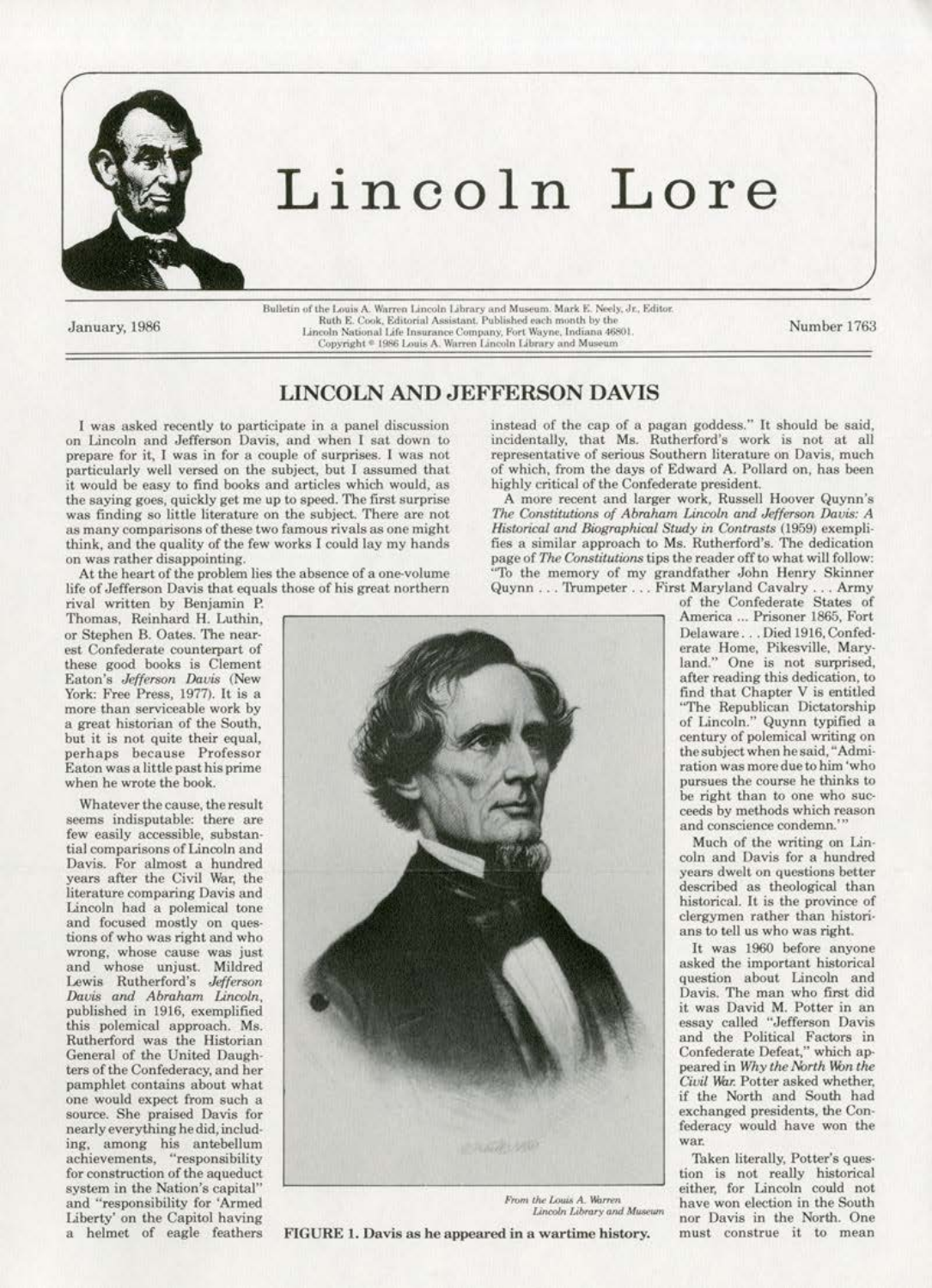whether the Confederacy could have won with a man of Lincoln's abilities in the presidency. And it should be said also that many useful and interesting comparisons can be made between Lincoln and Davis without attempting to answer Potter's question.

*As* personalities, for example, Lincoln and Davis were quite dif· ferent, and personality does matter in running a popular government. Any Lincoln student, I think, would be astonished to resd Jeffer· son Davis' letter of March 31, 1864, to North Carolina Governor Zebu-<br>lon Vance, ending a long dispute over various policies by requesting that Vance, because of recent unpleasant remarks and continuing unprofitable arguments, end all correspondence with the Confed· erate president except on official matters.

It is simply inconoeivable to think of Abraham Lincoln's writimmediately to mind by way of illustrative contrast is Lincoln's famous letter to Joseph Hooker. of January 26, 1863:

I have placed you at the head of the Army of the Potomac. Of course I have done this upon what appear to me to be sufficient reasons. And yet I think it best<br>for you to know that there are some things in regard to which. I am not quite satisfied with you. I believe you to be a brave and skilful soldier, which, of course, l like. I also believe you do not mix politics with your profession, in which you are right. You have confidence in yourself, which is a valuable, if not an indispensable quality. You are ambitious., which within reasonable bounds, does good rather than harm. But I think that during Gen. Burnside's command of the Army, you have taken counsel of your ambition, and thwarted him as much as you could, in which you

2 LINCOLN LORE



From the Louis A. Warren *Lincoln Library and Museum* 

FIGURE 2. Joseph Hooker at Chancellorsvillc as depicted by military artist El. A. Ogden in an 1896 chromolithograph.

did a great wrong to the country, and to a most meritorious and honorable brother officer. I have heard. in such way as to believe it, of your recently saying that both the Army and the Government needed a Dictator. Of course it was not for this, but in spite of it, that I have given you the command. Only those generals who gain successes, can set up dictators. What I now ask of you is military success, and I will risk the dictatorship. The government will support you to the utmost of it's ability, which is neither more nor less than it has done and will do for all commanders. I much fear that the spirit which you have aided to infuse into the Army, of criticising their Commander, and withholding confidence from him, will now turn upon you. I shall assist you as far as I can, to put it down. Neither you, nor Napoleon, if he were alive again, could get any good out of an army, while such a spirit prevails in it.

And now, beware of rashness. Beware of rashness, but with energy, and sleepless vigilance. go forward, and give us victories.

Although this letter is well known to all Lincoln students, what Hooker thought of it is not as well known. In April, Hooker showed the letter to newspaper correspondent Noah Brooks, describing it as "'just such a letter as a father might. write to his son." Instead of cutting off all but official correspondence with this troublesome general, President. Lincoln reduced his critic to nearly teary-eyed reverence for him as a father.

Thus Lincoln handled criticism much better than the thin· skinned Davis, but, in the Hooker episode at any rate, this useful trait did not directly help Lincoln win the war; Hooker went on to spectacular defeat at the head of the Army of the Potomac. Keeping Professor Potter's question in mind, one must look at other comparisons between Lincoln and Davis.

And giving the traditional comparisons a hard look, I think one must say that many of them have been somewhat unfair to Jefferson Davis. For example, it has often been said that Davis, unlike Lincoln, was a poor communicator. Cold, aloof, lacking the common touch, Davis, some say, could not or would not inspire the citizens of the Confederacy to sacrifice for the cause. This assertion faJsifies the record in two ways, for, although Lincoln left an unparalleled legacy of undying prose, one cannot be as sure of what kind of a communicator he was. For one thing, Lincoln did not communicate directly with the people of the North in the way Davis did with the people of the South. Lincoln made no speaking tours of the North and gave very few speeches in Washington, relying on letters written for publication, proclamations, annual messages to Congress, and his official inaugural addresses. The fame of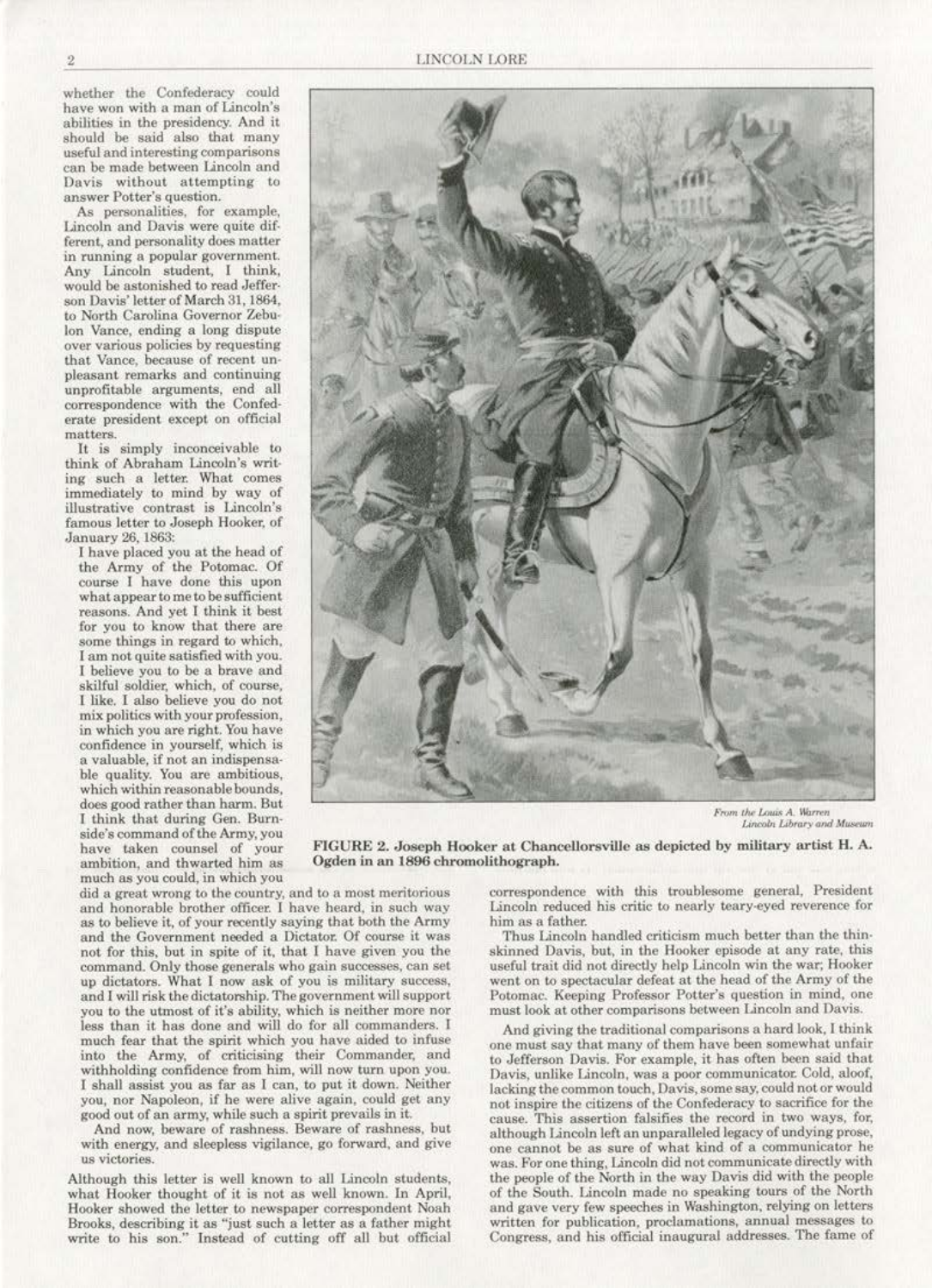

From the Louis A. Warren Lincoln Library and Museum

#### FIGURE 3. Alexander H. Stephens.

the Gettysburg Address and of the Lincoln·Douglas Debates tends to obscure the fact that Lincoln did not spend much time as president communicating directly with the people.

Jefferson Davis, by contrast, made several speaking tours of the South as president of the Confederacy. And though these trips did not bequeath to posterity any speeches or phrases to be memorized by school children for generations to come, they were, some of them at least, regarded as quite effective in their own day. The best of them, apparently, came on his trips to Georgia and Mississippi in the last year of the war. Alexander H. Stephens, the vice-president of the Confederacy but no friend of Davis', heard one of his speeches in Richmond toward the end of the war and commented: "It was not only boJd and undaunted in tone, but had that loftiness of sentiment and rare form of expression, as well as magnetic influence<br>in delivery by which the people are moved to their profoundest depths. Many who had heard this master of oratory in his most brilliant display in the United States Senate said they never before saw Mr. Davis so really majestic. The occasion .. , the circumstances , .. caused the minds of not a few to was a good speaker himself (Lincoln thought so) and so bitterly critical of Davis' policies by this time that this compliment is the equivalent of the likes of Clement Vallandigham saying that Lincoln spoke like Demosthenes.

If it was not Davis, then something else surely inspired sacrifice on the part of the Confederacy's citizens. The Confederate States of America managed to mobilize about a third of all of its white males, and of that 900,000 or so men, over a fourth died for the cause. This constituted a casualty rate which would almost certainly not be tolerated by any twentieth-century Western industrialized nation.

It would probably be wrong to give Jefferson Davis credit for the courage of the Confederate soldier. but he deserves more credit than he has received to date. For example, historians have frequently contrasted Lincoln and Davis in their ability to "grow" in office. This is a term to whose use I have objected on many occasions in the past on the grounds that one man's "growth'' is another's " unprincipled inconsis· tency." Nevertheless, historians have contrasted Davis' constitutional rigidity with Lincoln's capacity for growth, for  $example, in racial matters - from thinking emancipation$ illegal in 1861 to issuing the preliminary Emancipation Proclamation in 1862 to accepting freedmen in the armed services in 1863 to suggesting the enfranchisement of some blacks by the end of the war.

Davis grew too, as Clement Eaton has rightly pointed out. from states-rights conservatism to instituting virtual state socialism in the Confederacy: government manufacture of arms and ammunition, control of overseas trade, impressment war industries, and controlling the white labor force through the marlipulation of exemptions from conscription. And Davis moved more quickly toward these policies than many numbers of the Confederate Congress.

Even after correcting the balance, I think that Lincoln's skills as a politician would so outweigh Davis' as to leave the Confederate leader rather far behind. And though Davis' military experience far exceeded Lincoln's, very few military writers have been willing to say that Davis' expertise led to anything more than military meddlesomeness; whereas Lincoln seems to have learned quickly and to have left the military details to the generals.

Ultimately, however, [ think the answer to Potter's question is that success or failure in the Civil War cannot be explained by looking at two men only. Broad institutional, administrative, social, statistical, and political studies are needed to



From the Louis A. Warren Lincoln Library and Museum

FIGURE 4. Davis is said to have immersed himself in military detail and used his staff poorly.